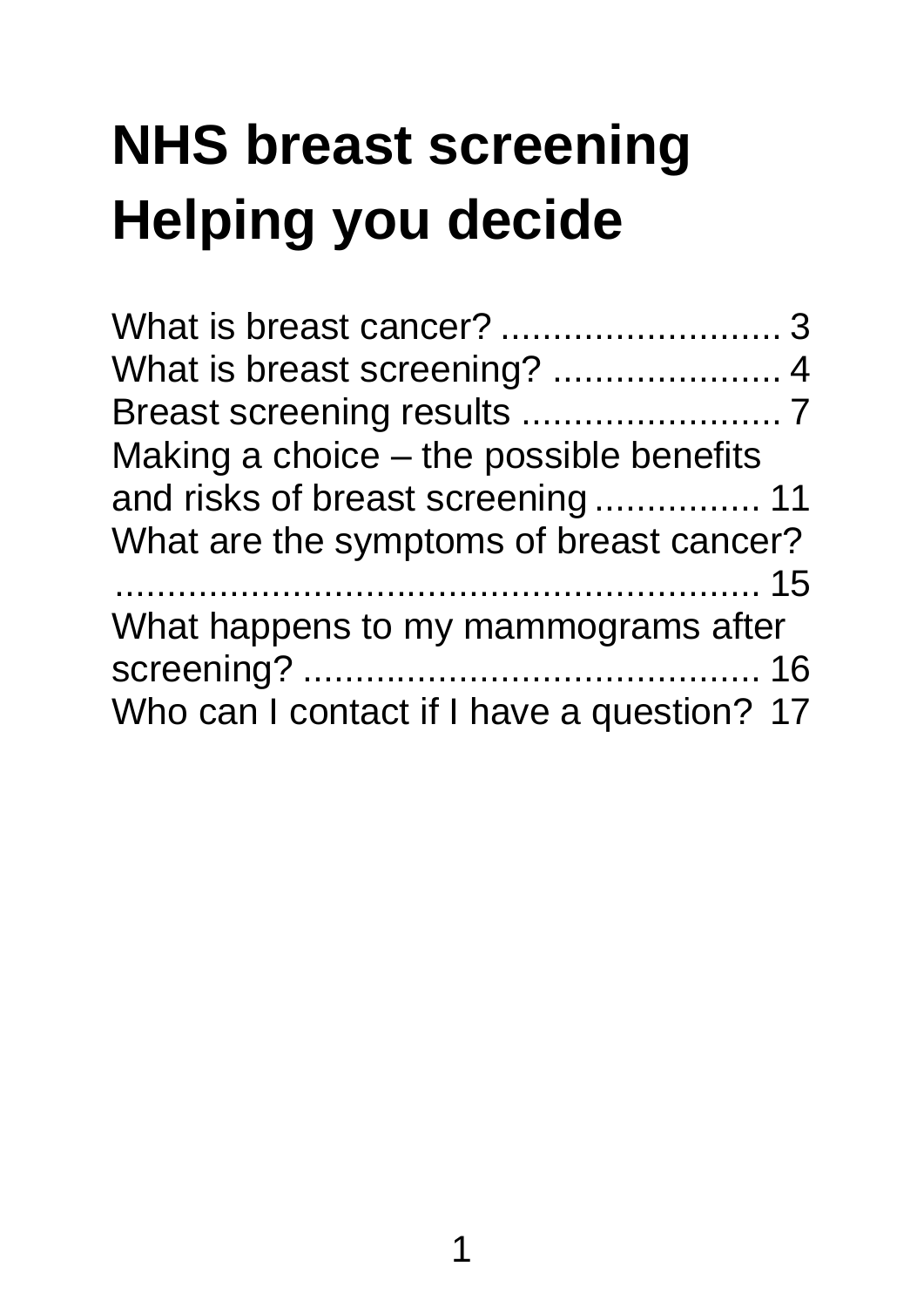It is your choice whether to have breast screening or not. This leaflet aims to help you decide.

## **Why does the NHS offer breast screening?**

The NHS offers screening to save lives from breast cancer. Screening does this by finding breast cancers at an early stage when they are too small to see or feel. Screening does not prevent you from getting breast cancer.

Breast screening does have some risks. Some women who have screening will be diagnosed and treated for breast cancer that would never otherwise have been found, or caused them harm.

#### **Why have I been invited for breast screening?**

All women aged 50 to 70 are invited for breast screening every 3 years.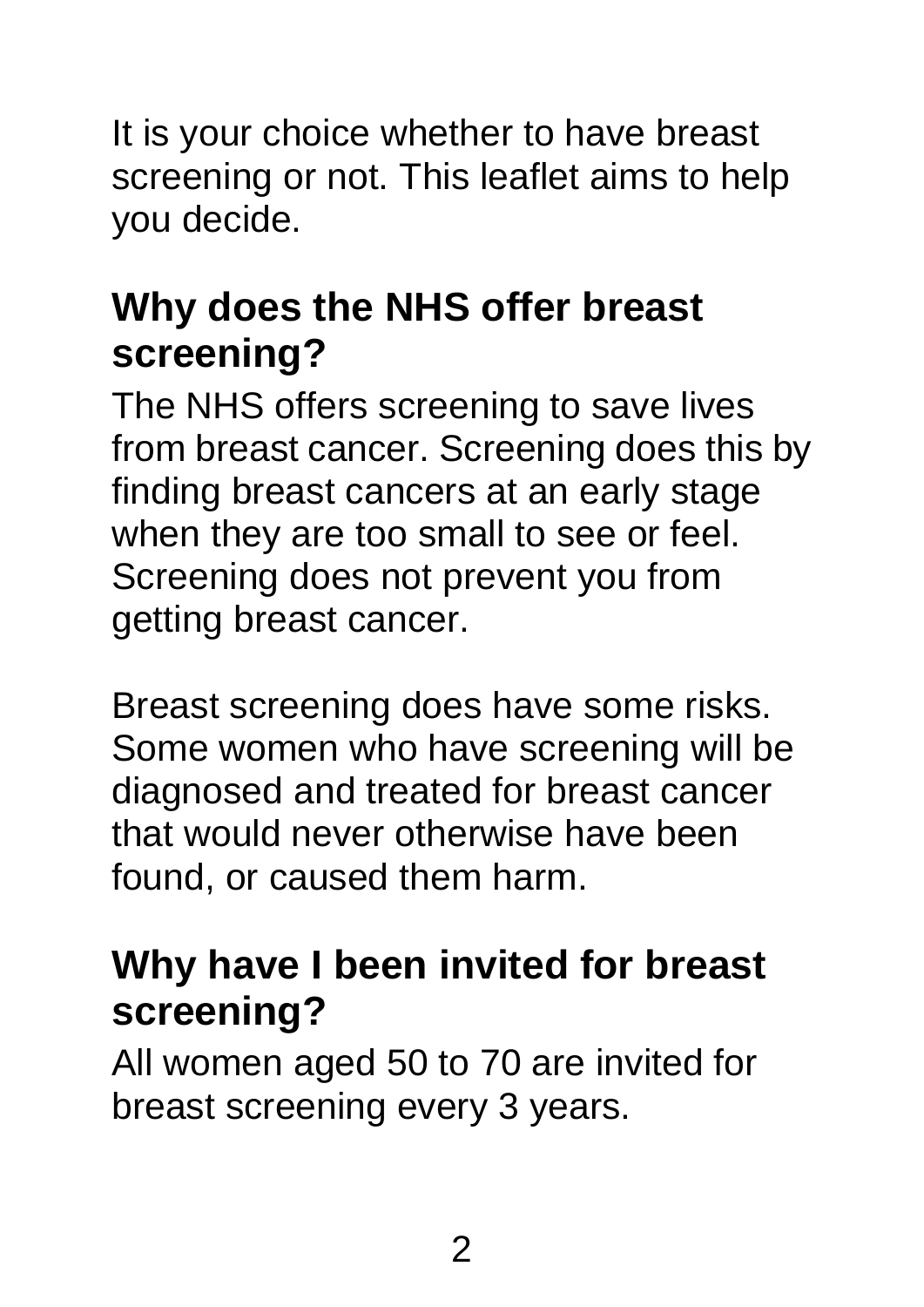If you are over 70, you are still at risk of breast cancer. Although you will no longer automatically get screening invitations after you are 70, you can still have breast screening every three years. You will need to ask your local breast screening unit for an appointment.

## **What is breast cancer?**

Breast cancer starts when cells in the breast begin to grow in an uncontrolled way and build up to form a lump (also known as a tumour). As the cancer grows, cells can spread to other parts of the body and this can be life-threatening.

Breast cancer is the most common type of cancer in the UK. About 12,000 women in the UK die of breast cancer every year. Survival from the disease has been improving over time, and now about 3 out of 4 women diagnosed with breast cancer are alive 10 years later.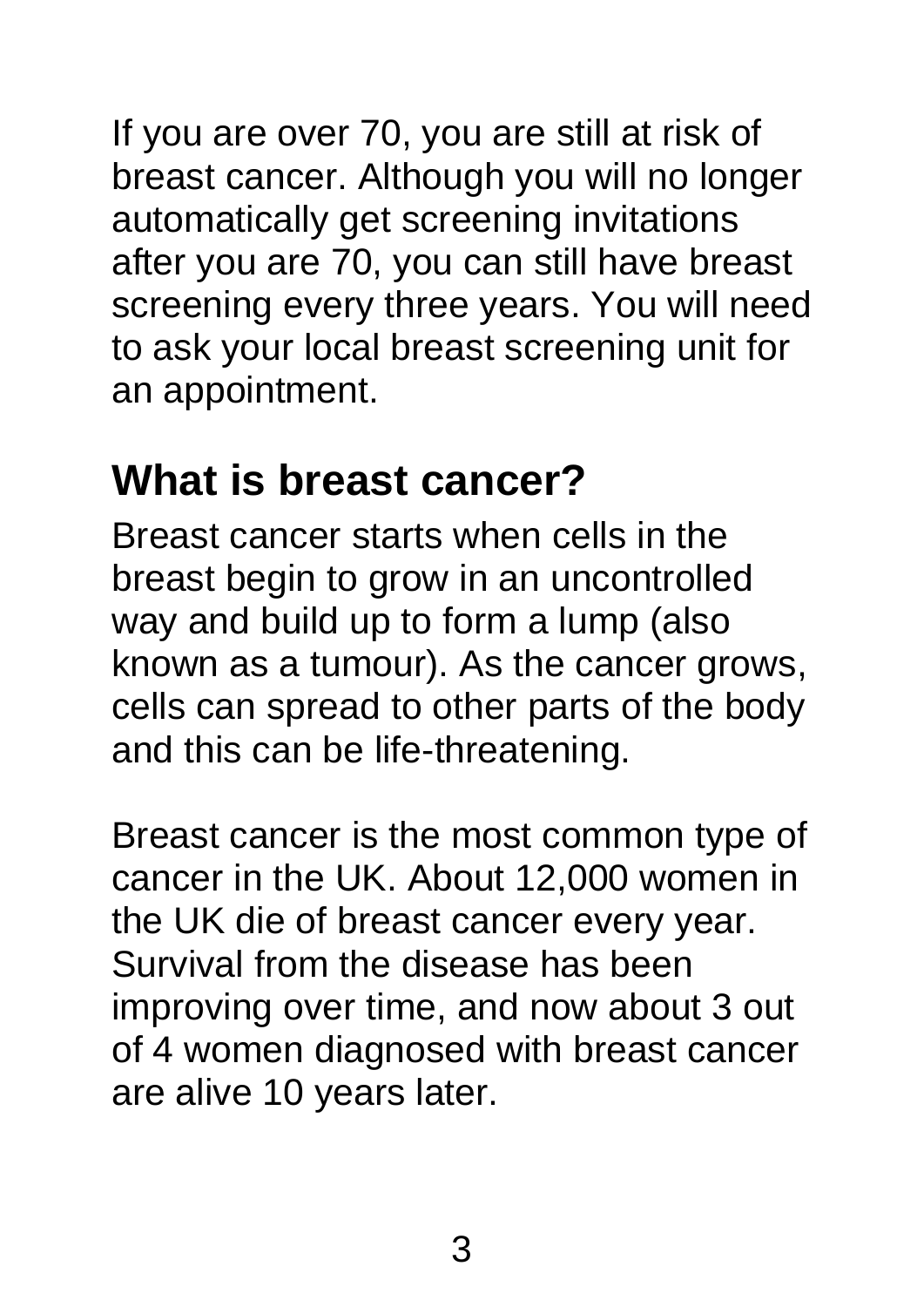Your risk of getting breast cancer goes up as you get older. About 4 out of 5 breast cancers are found in women over 50 years old. Most women with breast cancer do not have a family history of the disease.

# **What is breast screening?**

Breast screening uses an X-ray test called a mammogram to check the breast for signs of cancer. It can spot cancers that are too small to see or feel.

## **What will happen if I choose to have breast screening?**

When you arrive at the breast screening unit, the staff will check your details and ask you about any breast problems you have had. If you have any questions, please ask.

Mammograms are carried out by women called mammographers. To have a mammogram, you need to undress to the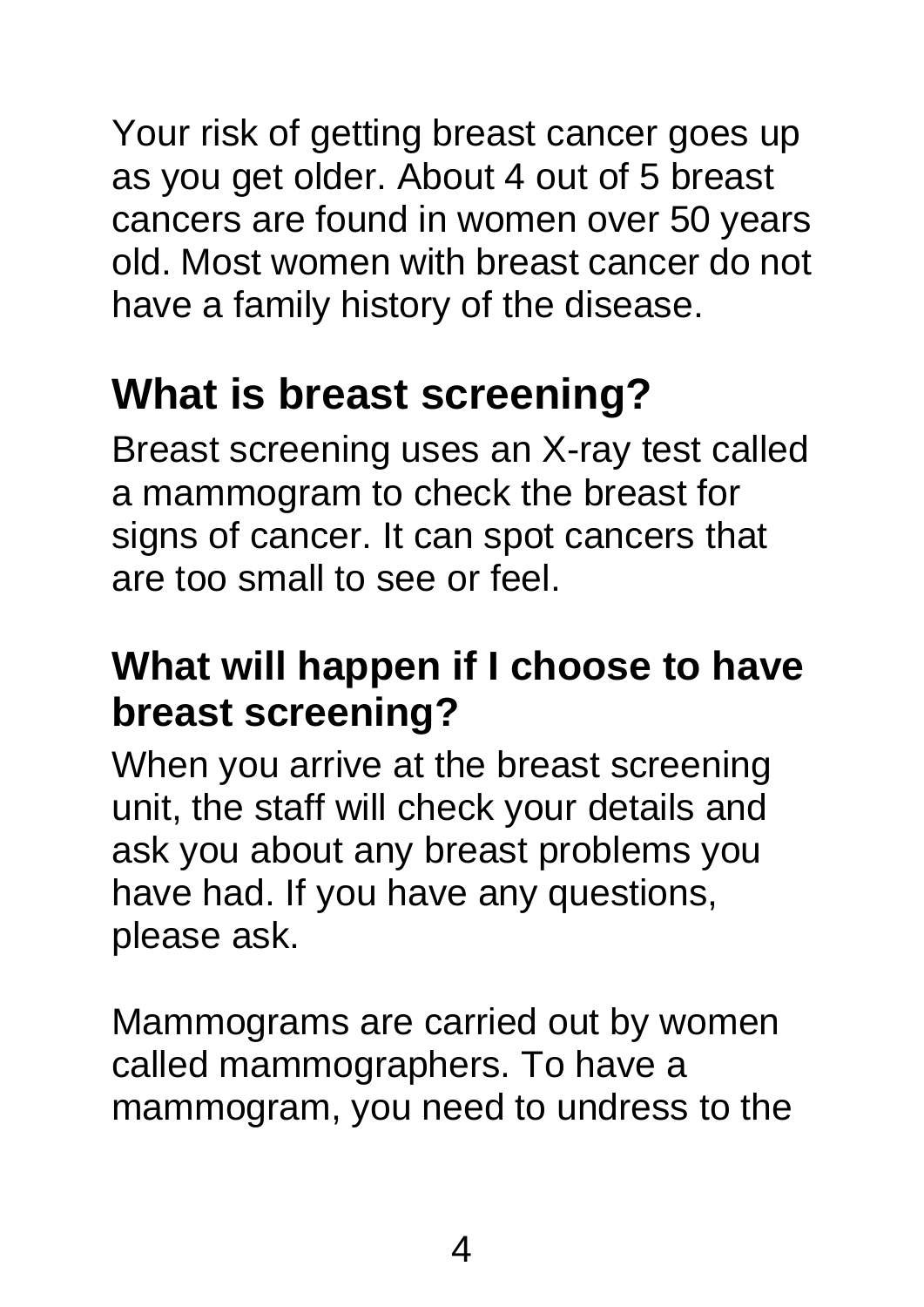waist. So it may be easier to wear a skirt or trousers instead of a dress.

The mammographer will first explain what will happen. She will then place your breast onto the mammogram machine and lower a plastic plate onto it to flatten it. This helps to keep your breast still and get clear X-rays.

The mammographer will usually take two X-rays of each breast – one from above and one from the side. She will go behind a screen while the X-rays are taken. You have to keep still for several seconds each time.

The whole appointment takes less than half an hour and the mammogram only takes a few minutes.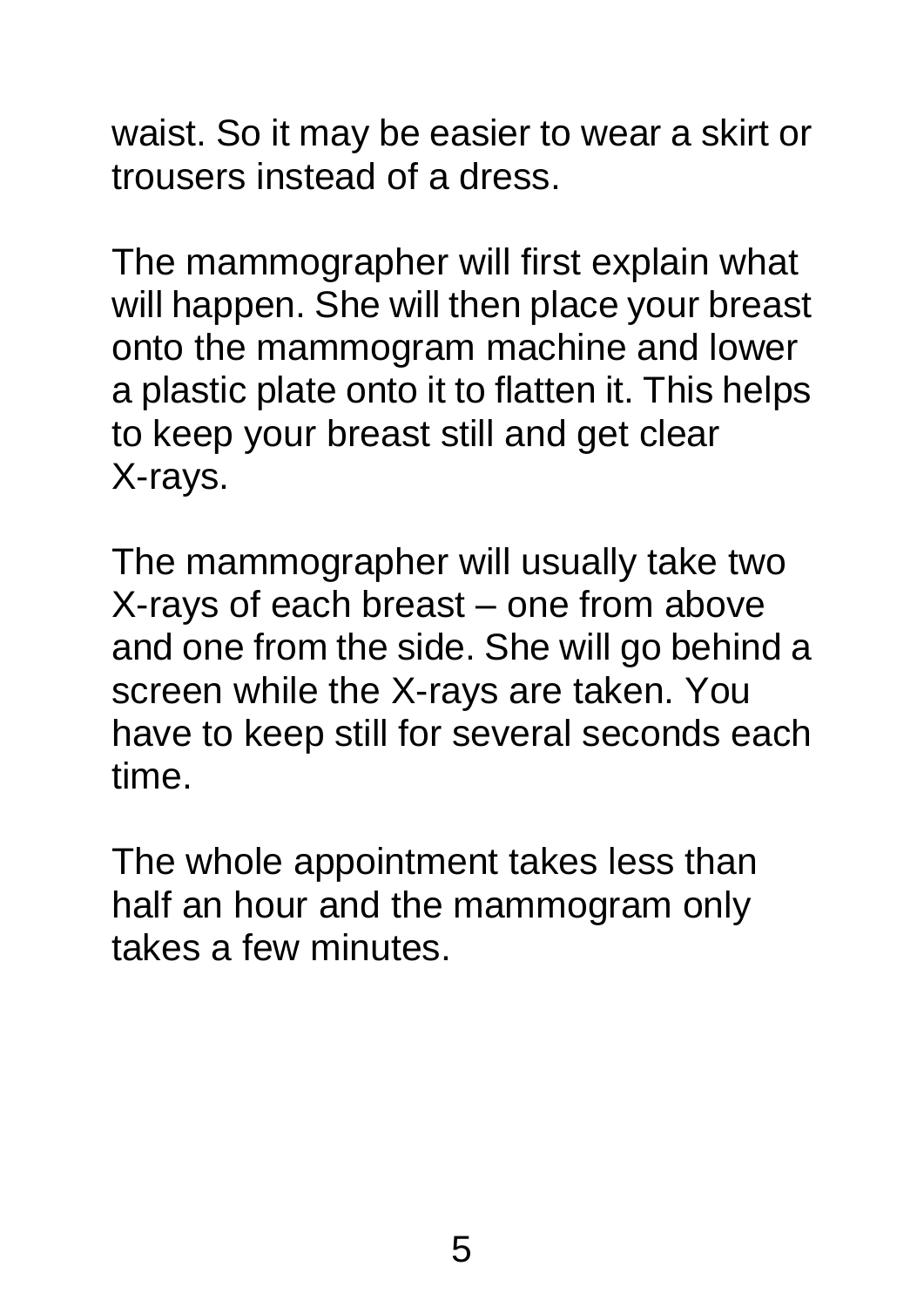## **What does having a mammogram feel like?**

Having a mammogram can be uncomfortable, and some women find it painful. Usually, any pain passes quickly.

#### **Please phone your breast screening unit before coming for your appointment if:**

- you have a physical disability or find climbing steps difficult, so that your screening unit can make any necessary arrangements for you;
- you have breast implants, you will usually be able to have a mammogram but please let the screening staff know beforehand; or
- you have had a mammogram recently, or are pregnant or breastfeeding, as you may be advised to delay breast screening.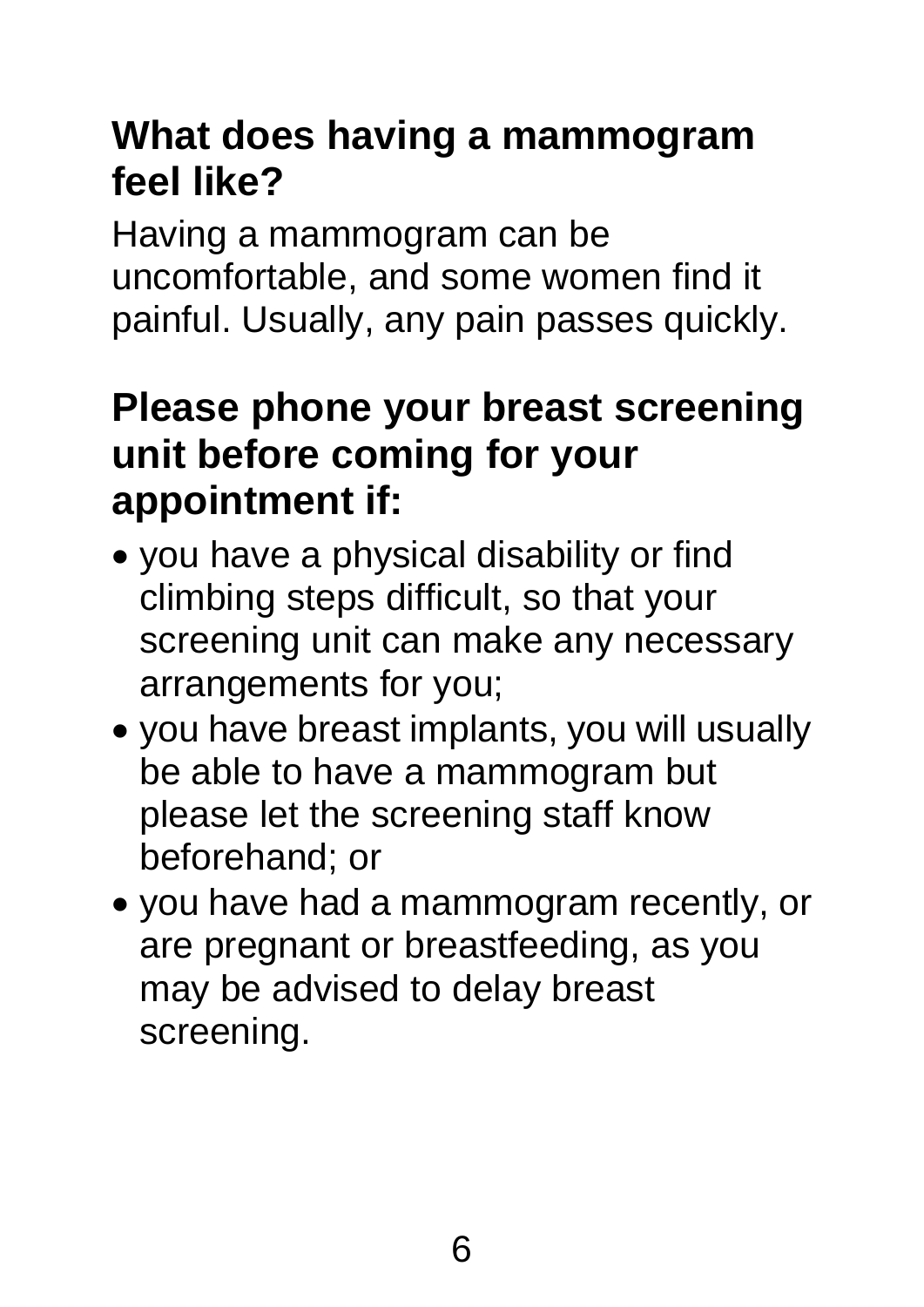# **Breast screening results**

You will receive a letter with your breast screening results within 2 weeks of your appointment. The results will also be sent to your GP.

#### **Most women will have a normal result**

In about 96 out of every 100 women screened the mammogram will show no sign of cancer – this is a normal result.

Remember that cancer can still develop between mammograms, so tell your GP straight away if you notice any breast changes.

#### **Some women will need more tests because they have an abnormal result**

The results letter may say you need more tests because the mammogram looks abnormal. About 4 in every 100 women are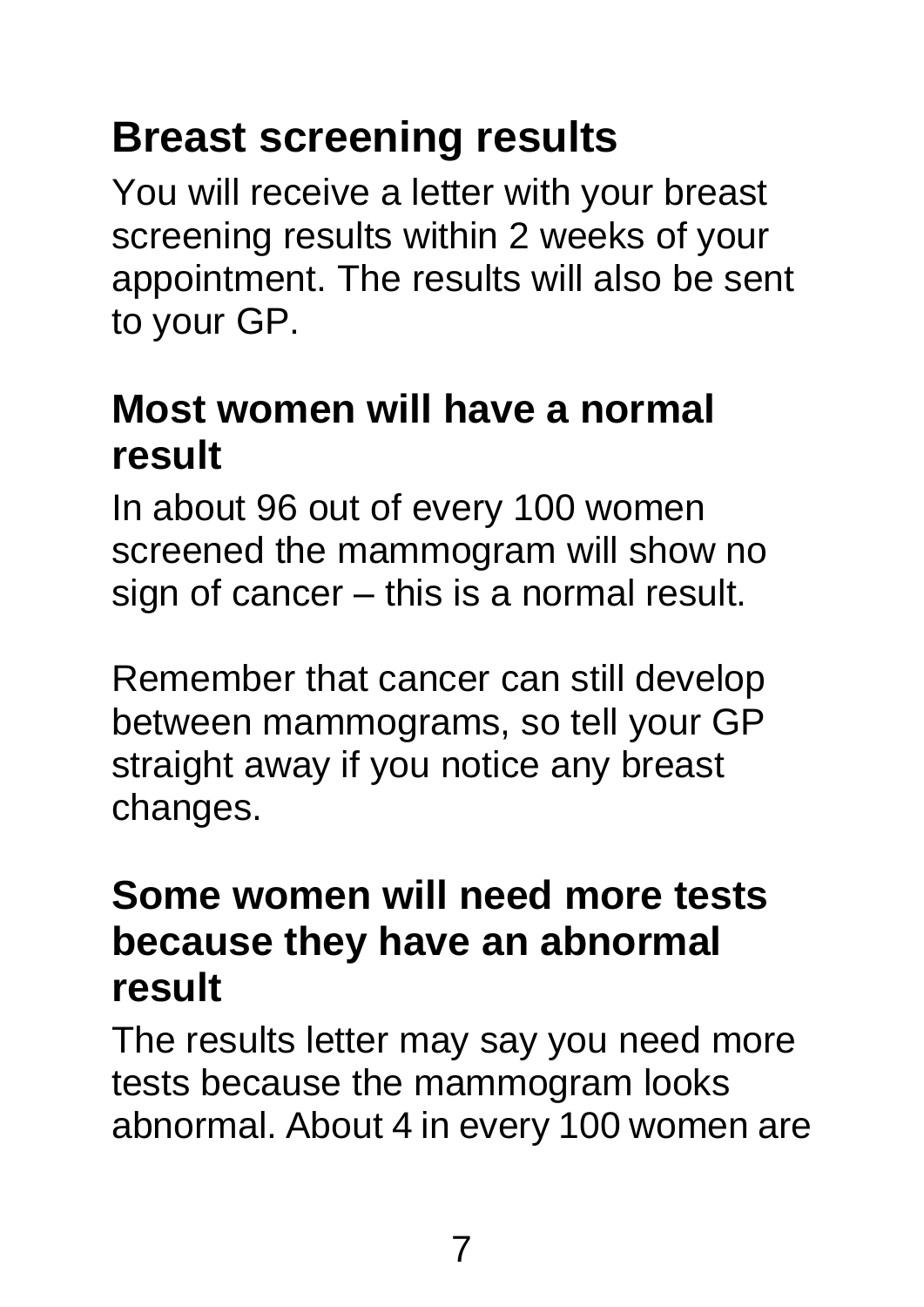asked to come back for more tests after screening.

Out of these 4 women, 1 will be found to have cancer. The rest will not have cancer and will go back to having screening invitations every 3 years.

If you are called back for more tests, you may have a breast examination, more mammograms and ultrasound scans. You may also have a biopsy, which is when a small sample is taken from your breast with a needle to be checked under a microscope. You will usually get your results within a week.

#### **Occasionally women will need another mammogram before they get their result**

Sometimes technical problems mean that the mammogram is not clear enough to read. If this happens, you will be asked to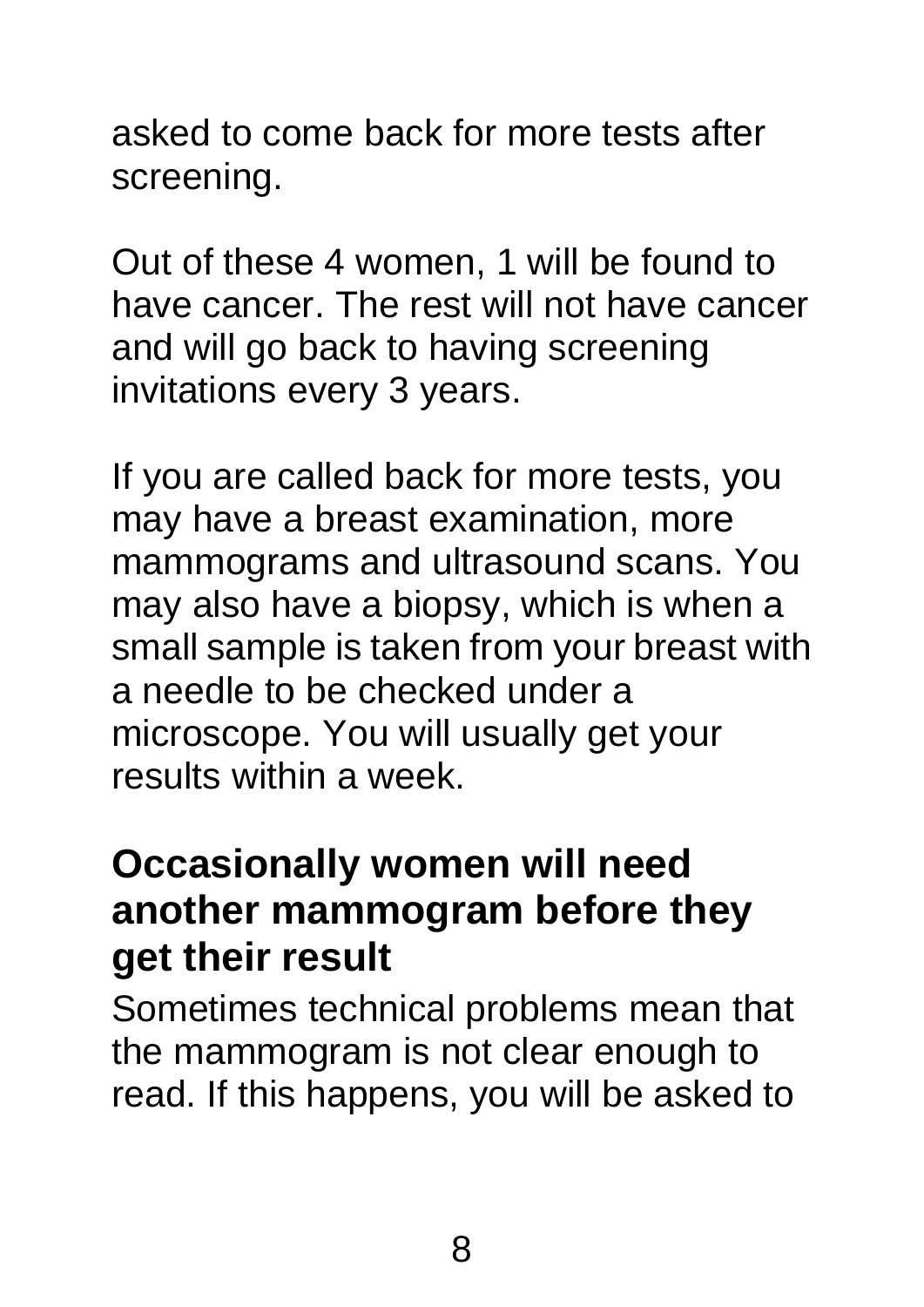have another mammogram to get a clearer picture of your breast.

## **What happens to 100 women each time they have breast screening**

- 100 women have breast screening
- 96 women have a normal result These women will receive further invitations for breast screening every 3 years
- 4 women need more tests
- 3 women have no cancer found These women will receive further invitations for breast screening every 3 years
- 1 woman is diagnosed with cancer

#### **If you are found to have breast cancer, it could be either non-invasive or invasive**

#### **Non-invasive breast cancer**

About 1 in 5 women diagnosed with breast cancer through screening will have non-invasive cancer. This means there are cancer cells in the breast, but they are only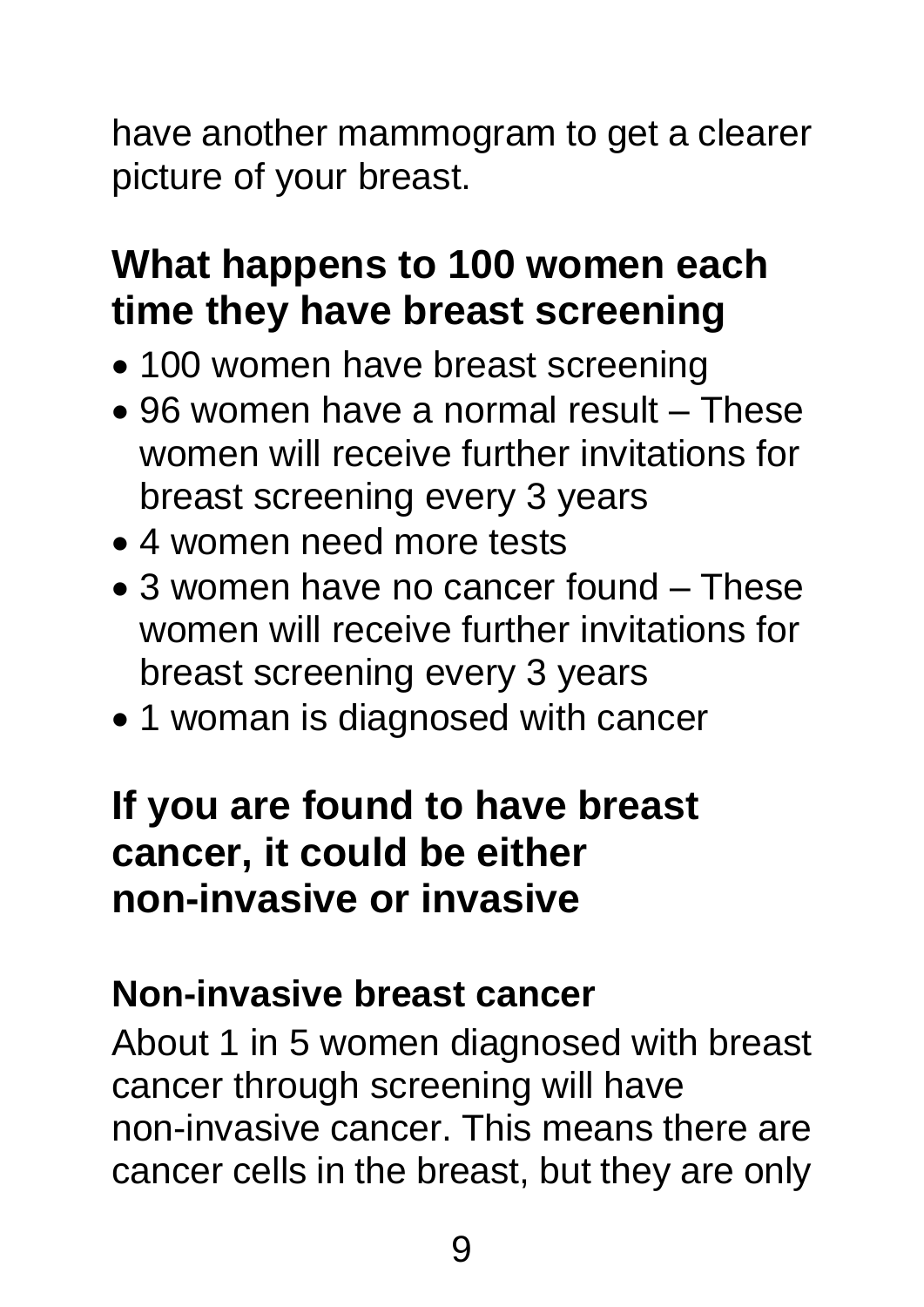found inside the milk ducts (tubes) and have not spread any further. This is also called ductal carcinoma in situ (DCIS). In some women, the cancer cells stay inside the ducts. But in others they will grow into (invade) the surrounding breast in the future.

Doctors can't tell whether non-invasive breast cancers will grow into the surrounding breast or not.

#### **Invasive breast cancer**

About 4 in 5 women diagnosed with breast cancer through screening will have invasive cancer. This is cancer that has grown out of the milk ducts and into the surrounding breast. Most invasive breast cancers will spread to other parts of the body if left untreated.

#### **Breast cancer treatment**

Whether your cancer is invasive or non-invasive, you will be offered treatment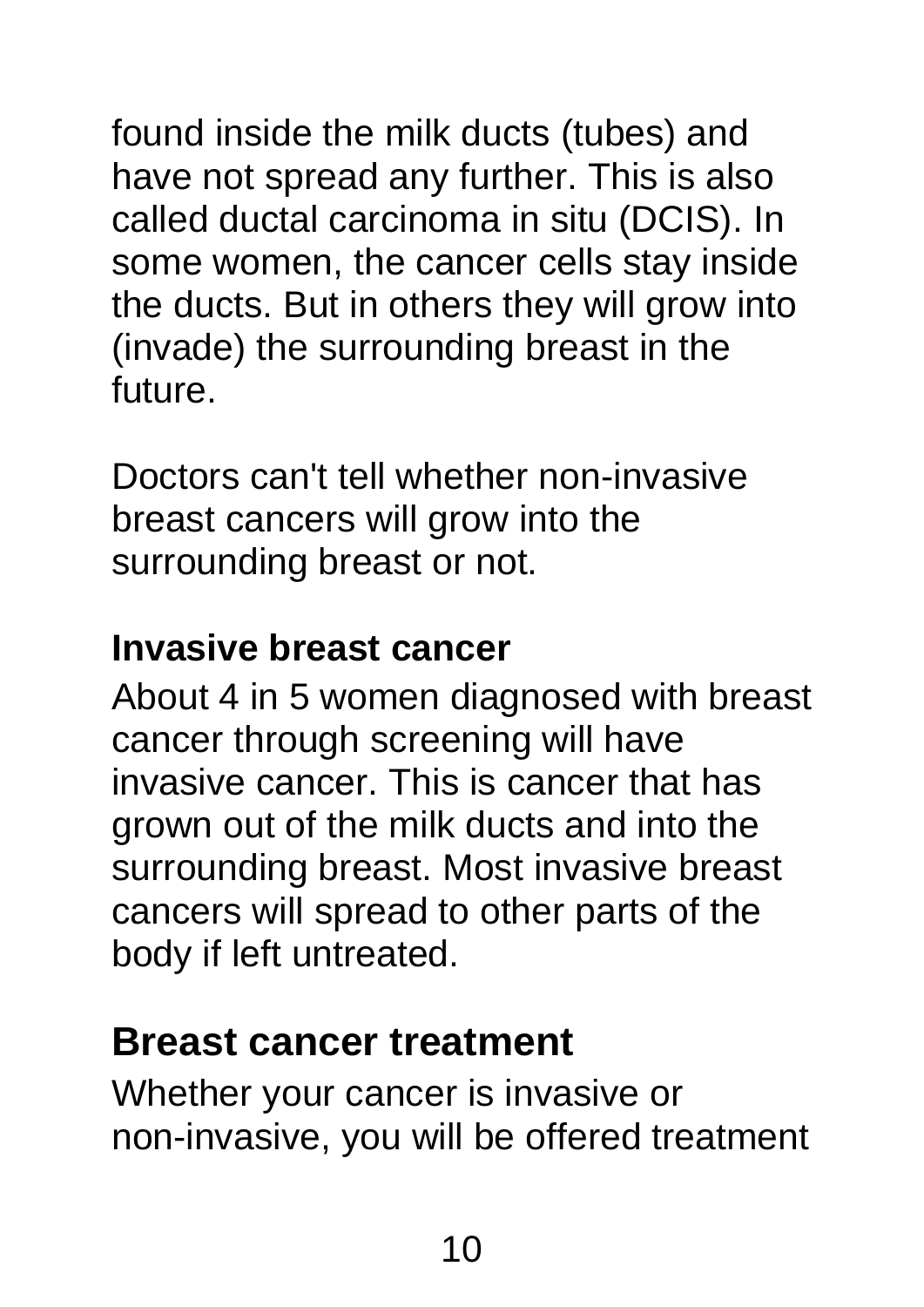and care from a team of breast cancer specialists. The treatment is likely to include surgery (which may mean a mastectomy), hormone therapy, radiotherapy and possibly chemotherapy as well. These treatments can cause serious, long-term side effects.

## **Making a choice – the possible benefits and risks of breast screening**

It is your choice whether or not you have breast screening. There are many different reasons why women decide whether or not to have screening. To help you decide, we've included information on the possible benefits and risks.

## **Screening saves lives from breast cancer**

Lives are saved because cancers are diagnosed and treated earlier than they would have been without screening.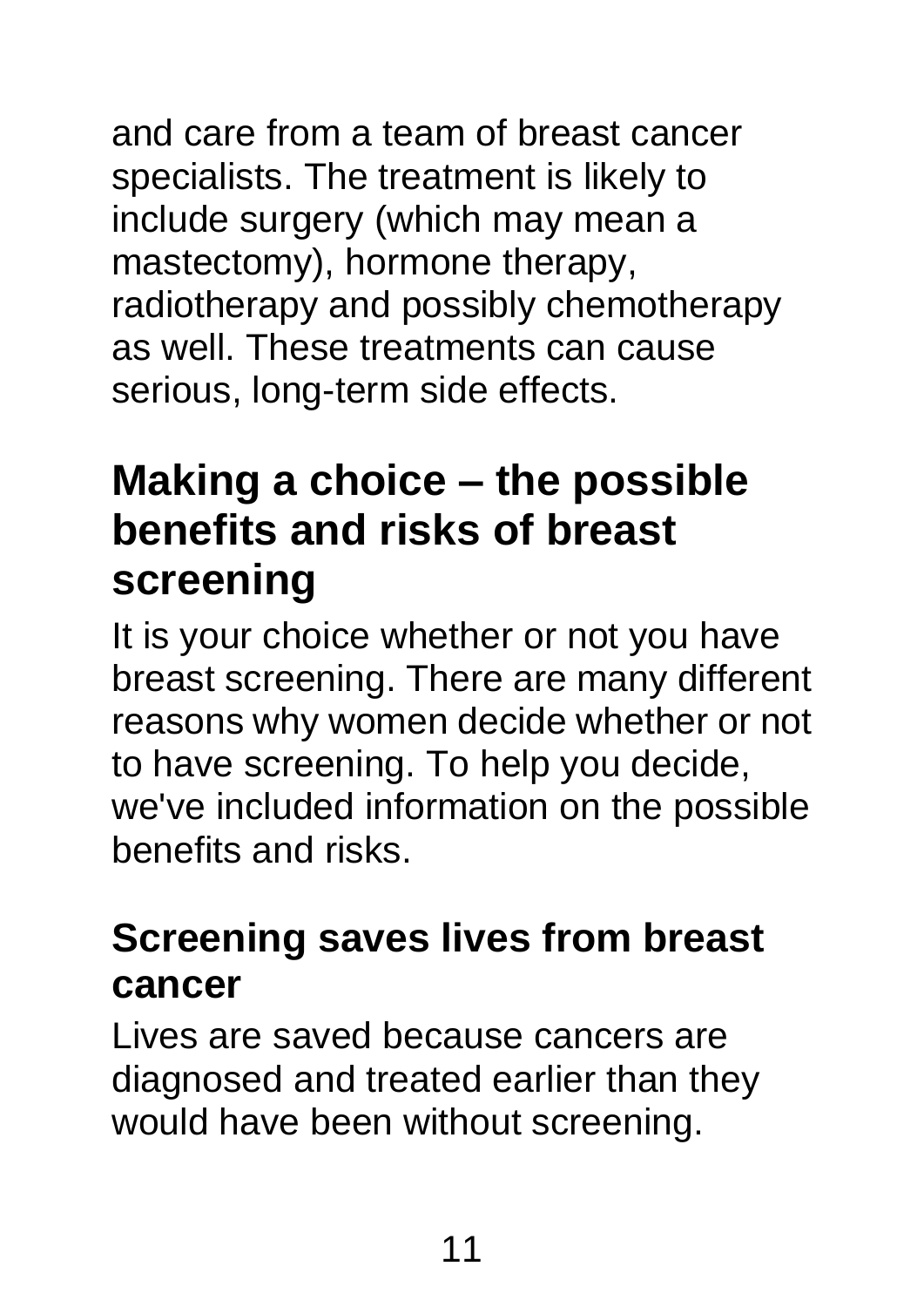#### **Screening finds breast cancers that would never have caused a woman harm**

Some women will be diagnosed and treated for breast cancer that would never otherwise have been found and would not have become life-threatening. This is the main risk of screening.

Doctors cannot always tell whether a breast cancer that is diagnosed will go on to be life-threatening or not, so they offer treatment to all women with breast cancer. This means that some women will be offered treatment that they do not need.

#### **Weighing up the possible benefits and risks of breast screening**

"Breast screening could save my life from breast cancer"

"Breast screening could mean that I am diagnosed and treated for a cancer that would never have become life-threatening"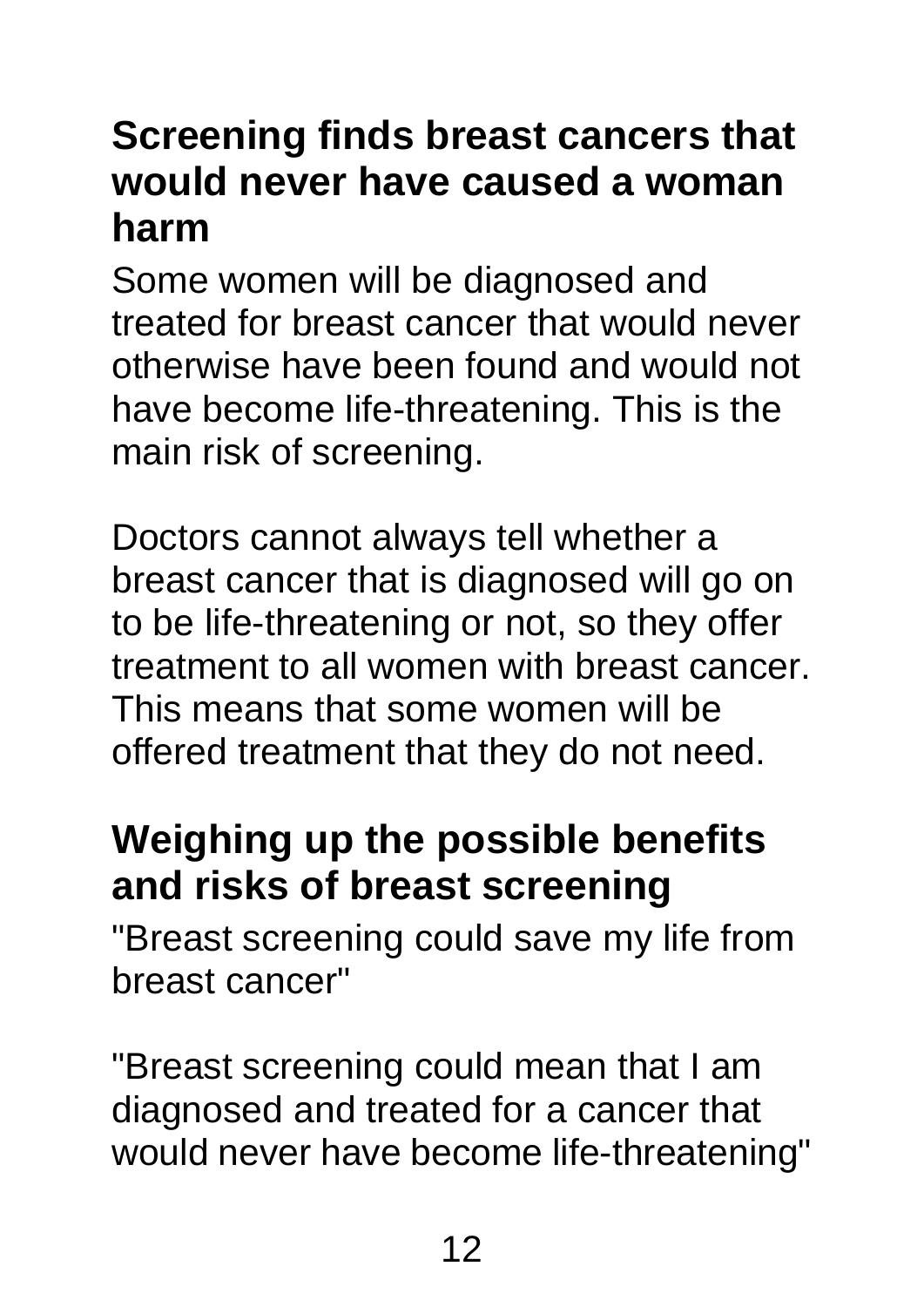There is debate about how many lives are saved by breast screening and how many women are diagnosed with cancers that would never have become life-threatening. The numbers on the next page are the best estimates from a group of experts who have reviewed the evidence.

#### **Saving lives from breast cancer**

Screening saves about 1 life from breast cancer for every 200 women who are screened. This adds up to about 1,300 lives saved from breast cancer each year in the UK.

#### **Finding cancers that would never have caused a woman harm**

About 3 in every 200 women screened every 3 years from the age of 50 to 70 are diagnosed with a cancer that would never have been found without screening and would never have become life-threatening. This adds up to about 4,000 women each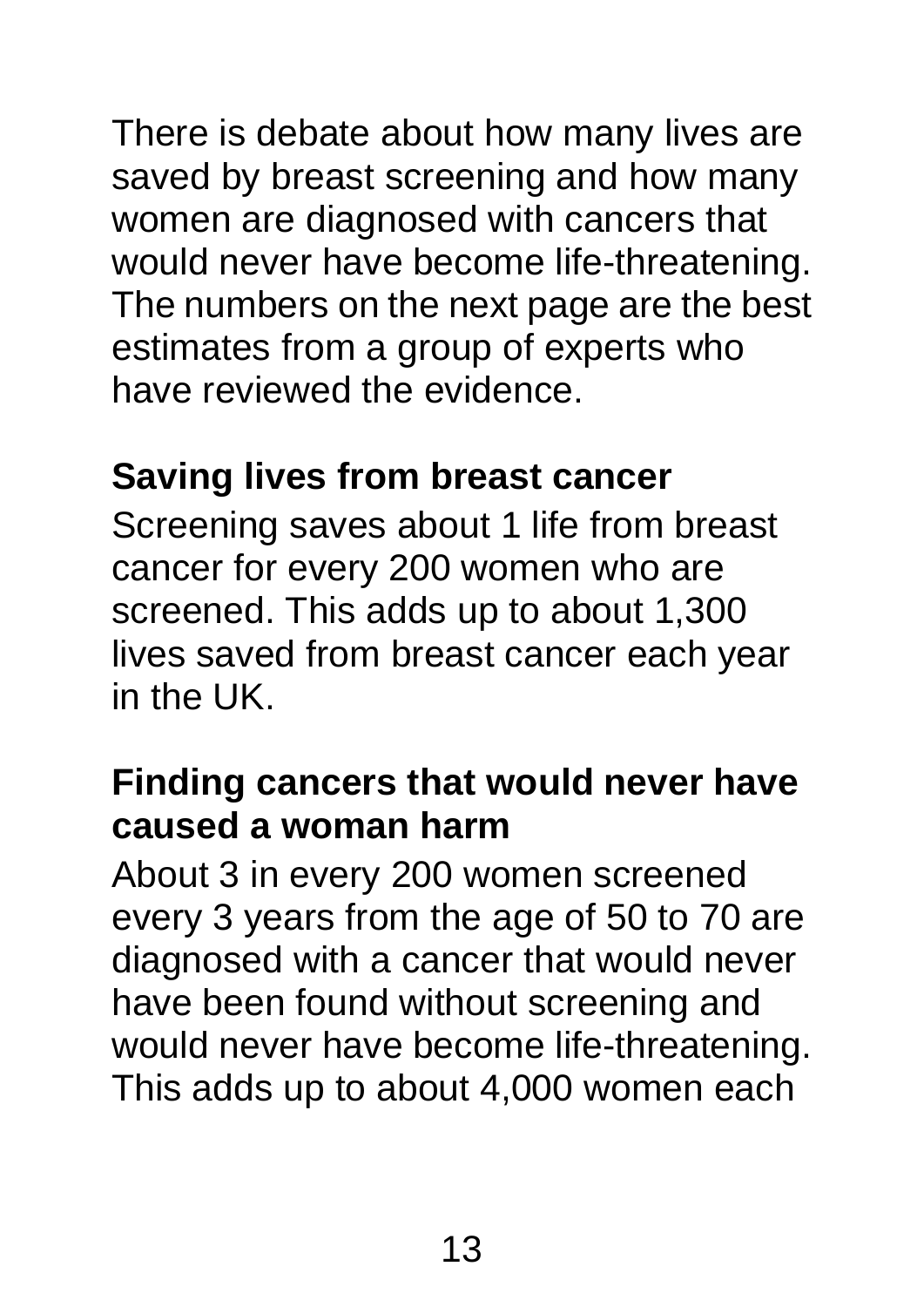year in the UK who are offered treatment they did not need.

**Overall, for every 1 woman who has her life saved from breast cancer, about 3 women are diagnosed with a cancer that would never have become life-threatening.** 

Researchers are trying to find better ways to tell which women have breast cancers that will be life-threatening and which women have cancers that will not.

#### **Can breast screening have other risks?**

• Most women who receive an abnormal screening result are found not to have breast cancer. These women experience unnecessary worry and some feel distress which affects their ability to do their normal day-to-day activities at the time.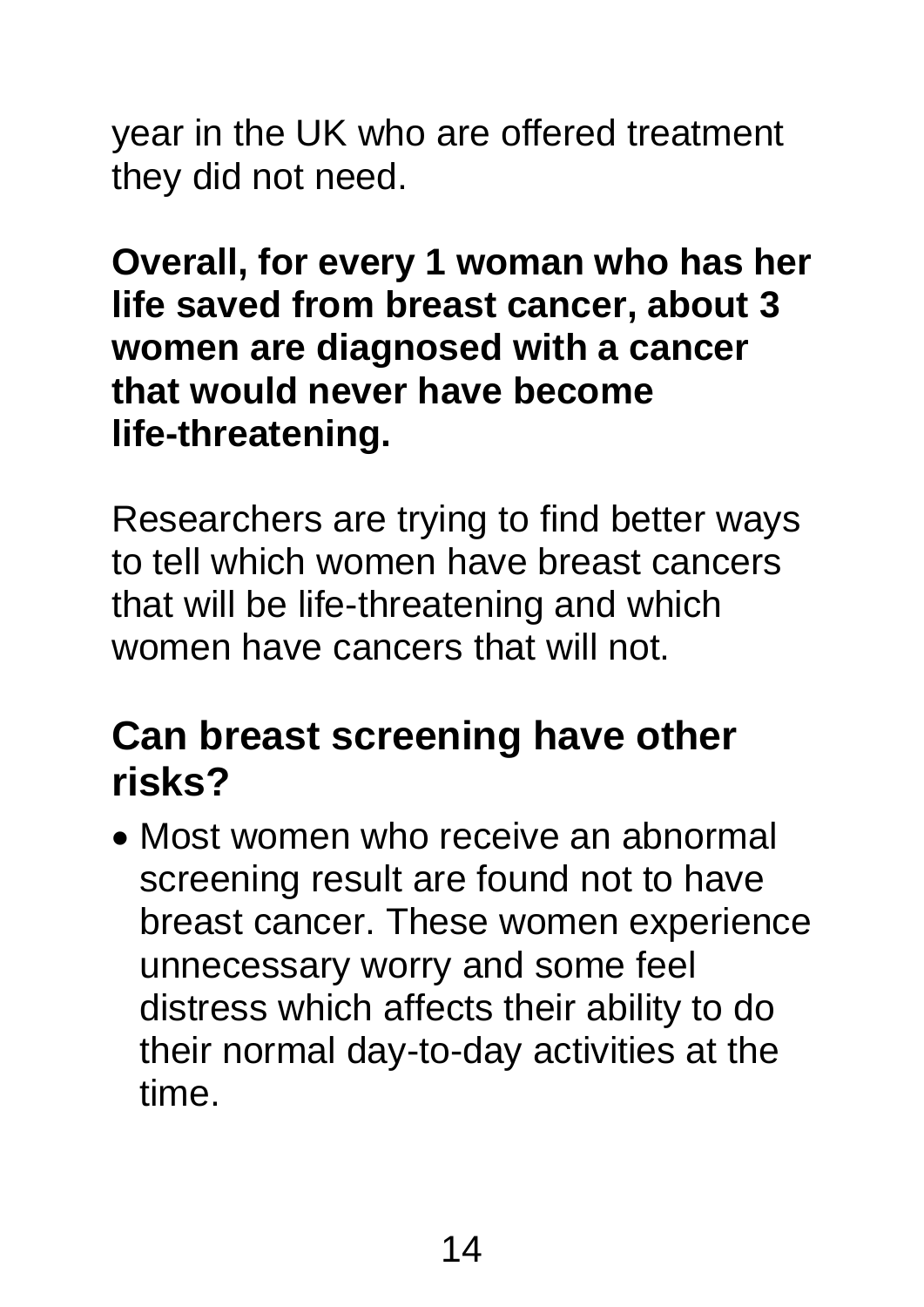- X-rays can very rarely cause cancer. Having mammograms every 3 years for 20 years very slightly increases the chance of getting cancer over a woman's lifetime.
- Rarely, breast screening can miss cancers. It picks up most breast cancers, but it misses breast cancer in about 1 in 2,500 women screened.

## **What are the symptoms of breast cancer?**

If you get to know how your breasts normally look and feel, you will be more likely to spot any changes that could be signs of breast cancer. This is important even if you have been for breast screening. Look out for the following:

- A lump or thickening in the breast.
- A change in the nipple. The nipple might be pulled back into the breast, or change shape. You might have a rash that makes the nipple look red and scaly, or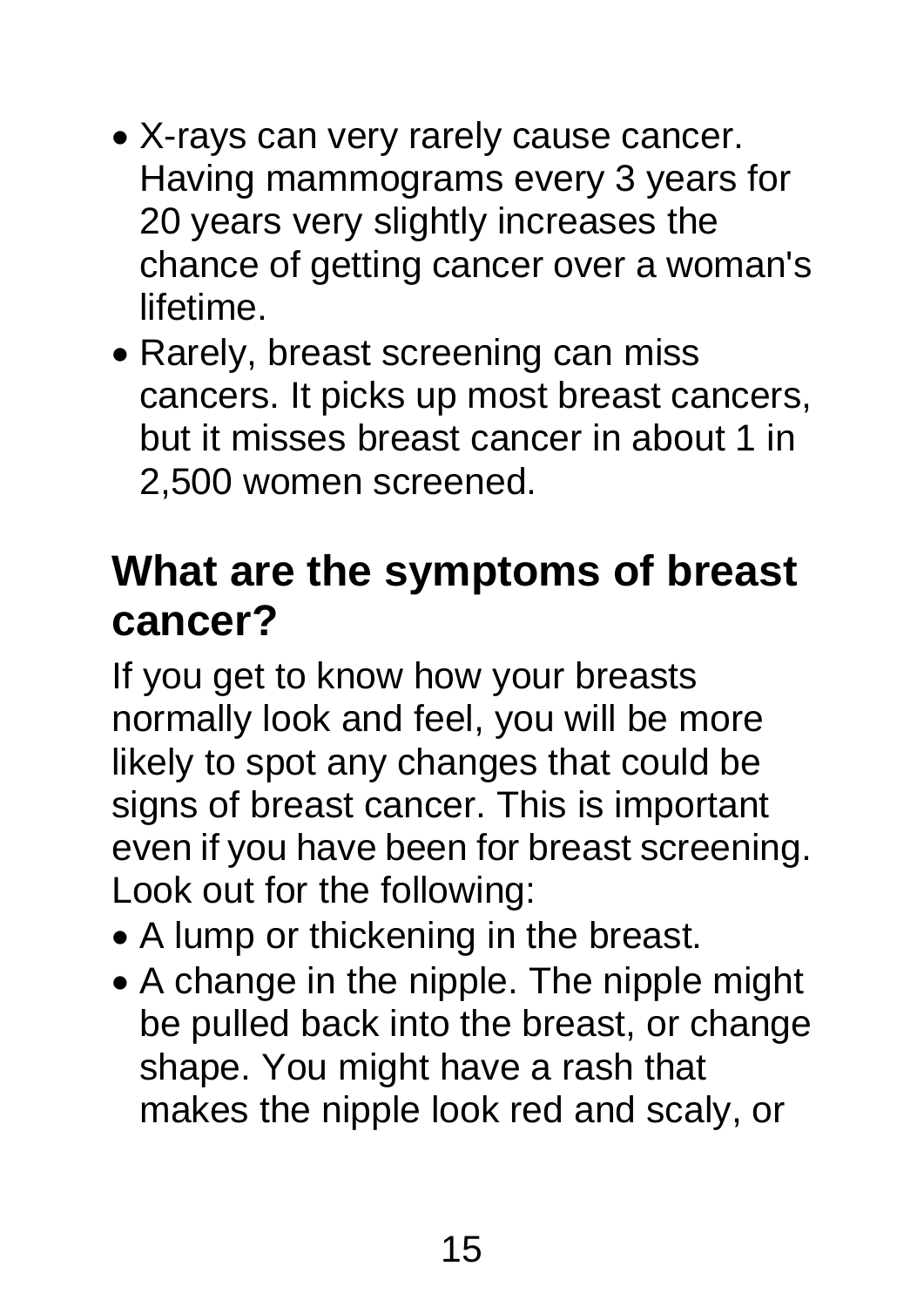have blood or another fluid coming from the nipple.

- A change in how the breast feels or looks. It may feel heavy, warm or uneven, or the skin may look dimpled. The size and shape of the breast may change.
- Pain or discomfort in the breast or armpit.
- A swelling or lump in the armpit.

If you have any change to your breast, you should make an appointment to see your GP straight away. You may not have cancer. But if you do, being diagnosed and treated at an early stage may mean that you are more likely to survive breast cancer.

#### **What happens to my mammograms after screening?**

The NHS Breast Screening Programme will keep your mammograms for at least 8 years. These are saved securely. The screening programme regularly checks records to make sure the service is as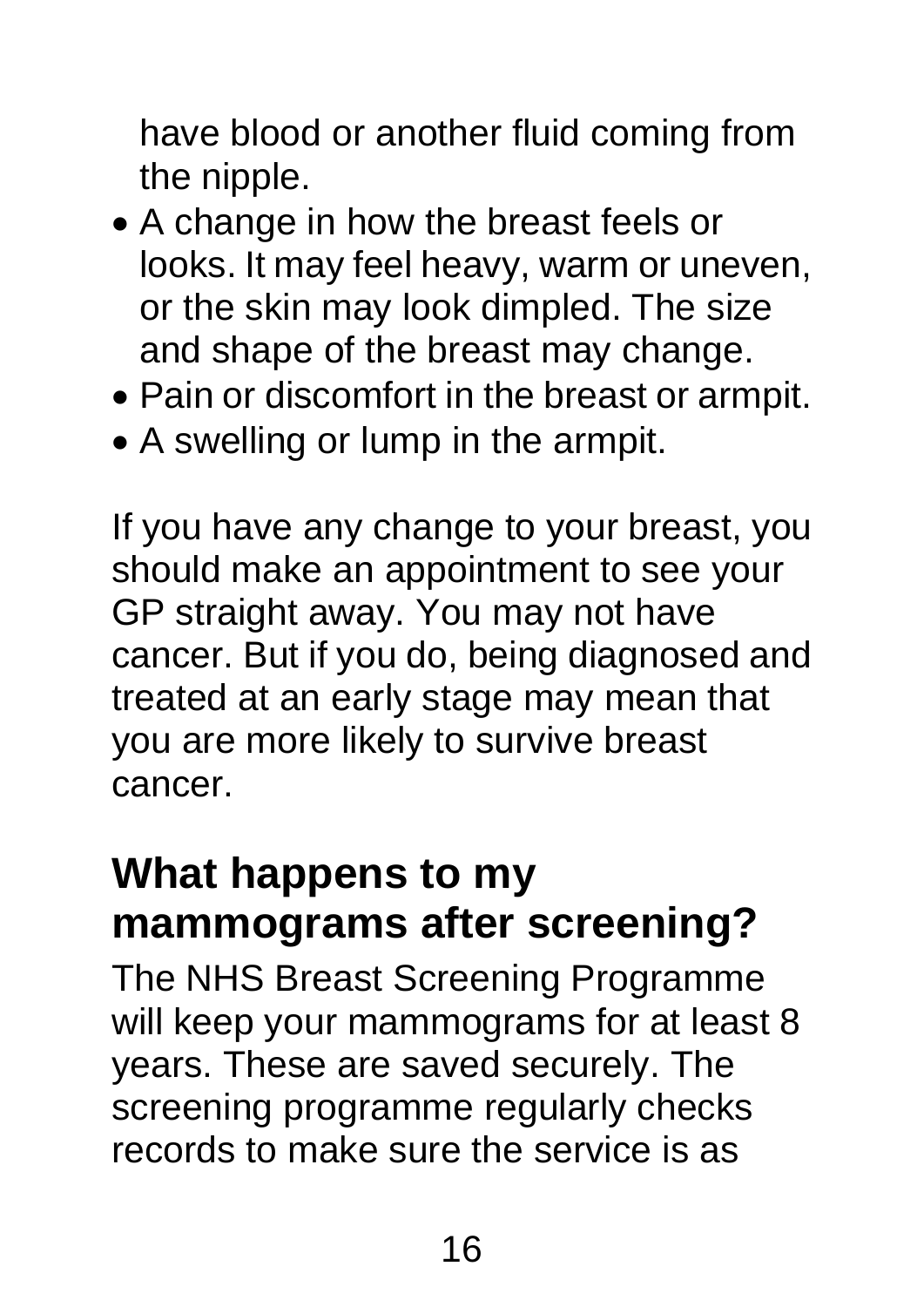good as possible. Staff in other parts of the health service may need to see your records for this, but your records will only be shared with people who need to see them. If you want to know the results of these regular checks, you can contact your local screening unit.

## **Who can I contact if I have a question?**

If you have questions about screening, please contact your local breast screening unit.

## **South East Wales**

Breast Test Wales, 18 Cathedral Road, Cardiff, CF11 9LJ Phone: 029 2039 7222 Minicom: 029 2078 7907

#### **West Wales**

Breast test Wales, 24 Alexandra Road, Swansea, SA1 5DY Phone: 01792 459988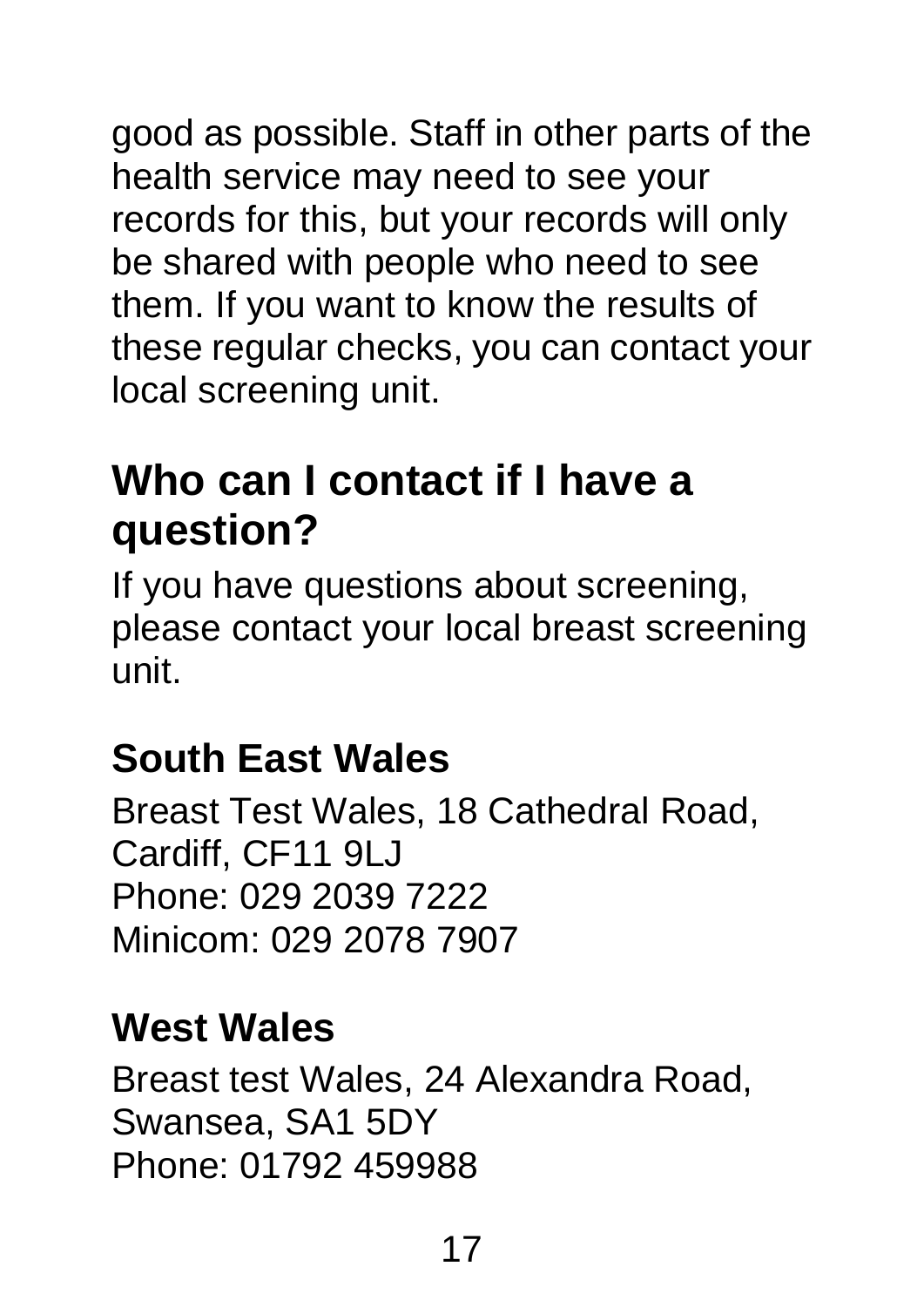Minicom: 01792 453110

#### **North Wales**

Breast Test Wales, Maes Du Road, Llandudno, LL30 1QZ Phone: 01492 860888 Minicom: 01492 863503

If you have questions about screening, please contact your local breast screening unit. If you would like to talk to someone about whether to have breast screening, your GP can help. Together, you can weigh up the possible benefits and risks, to help you decide.

You can find more detailed information on breast screening, including the sources of evidence used in writing this leaflet at:

**The NHS Breast Screening Programme** cancerscreening.nhs.uk/breastscreen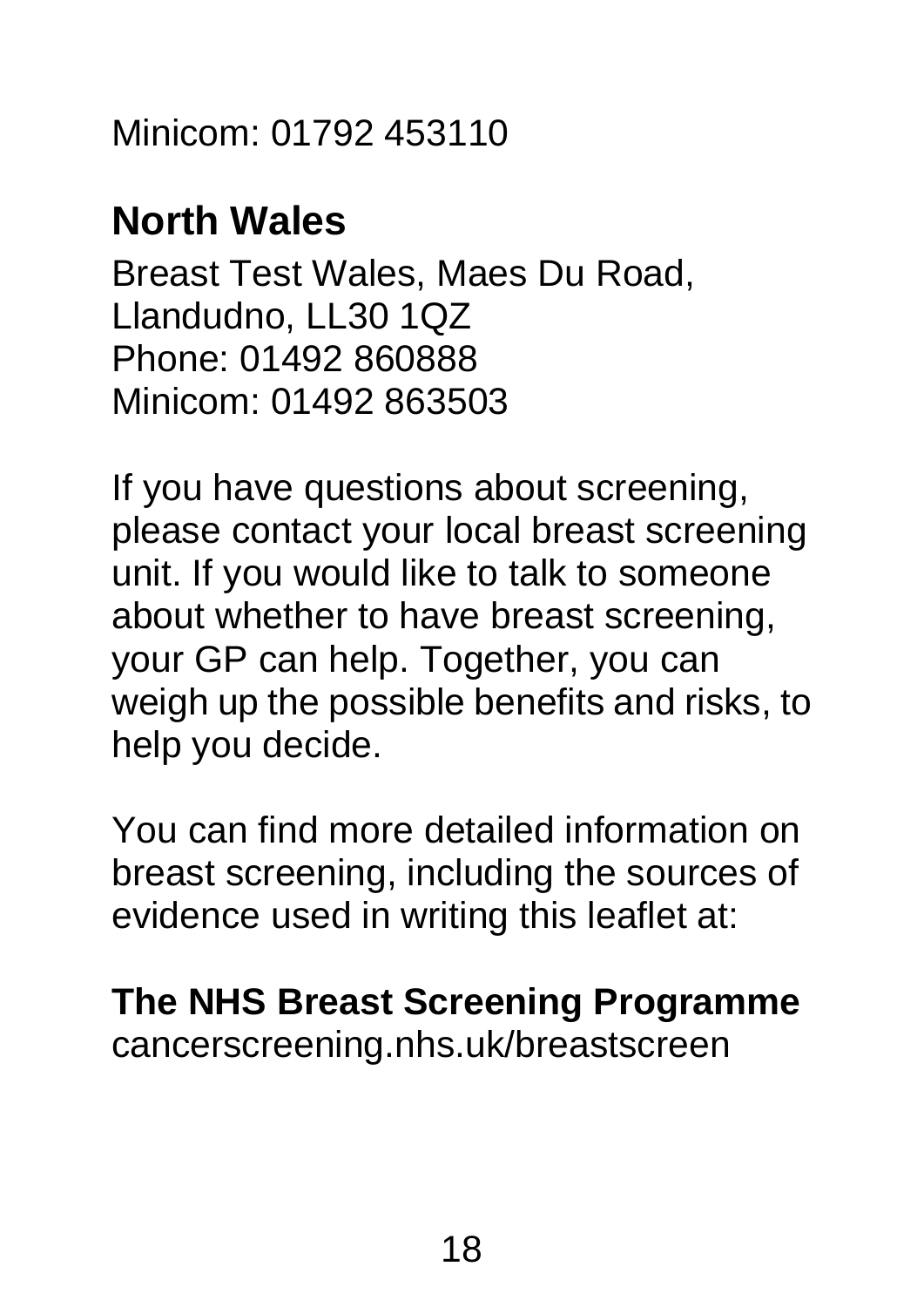#### **Informed Choice about Cancer Screening**

informedchoiceaboutcancerscreening.org

You may also find the following charity websites provide helpful information about breast screening.

**Cancer Research UK** – cruk.org

**Healthtalkonline** – healthtalkonline.org

## **Breakthrough Breast Cancer** –

breakthrough.org.uk

#### **Breast Cancer Campaign** – breastcancercampaign.org

#### **Breast Cancer Care** – breastcancercare.org.uk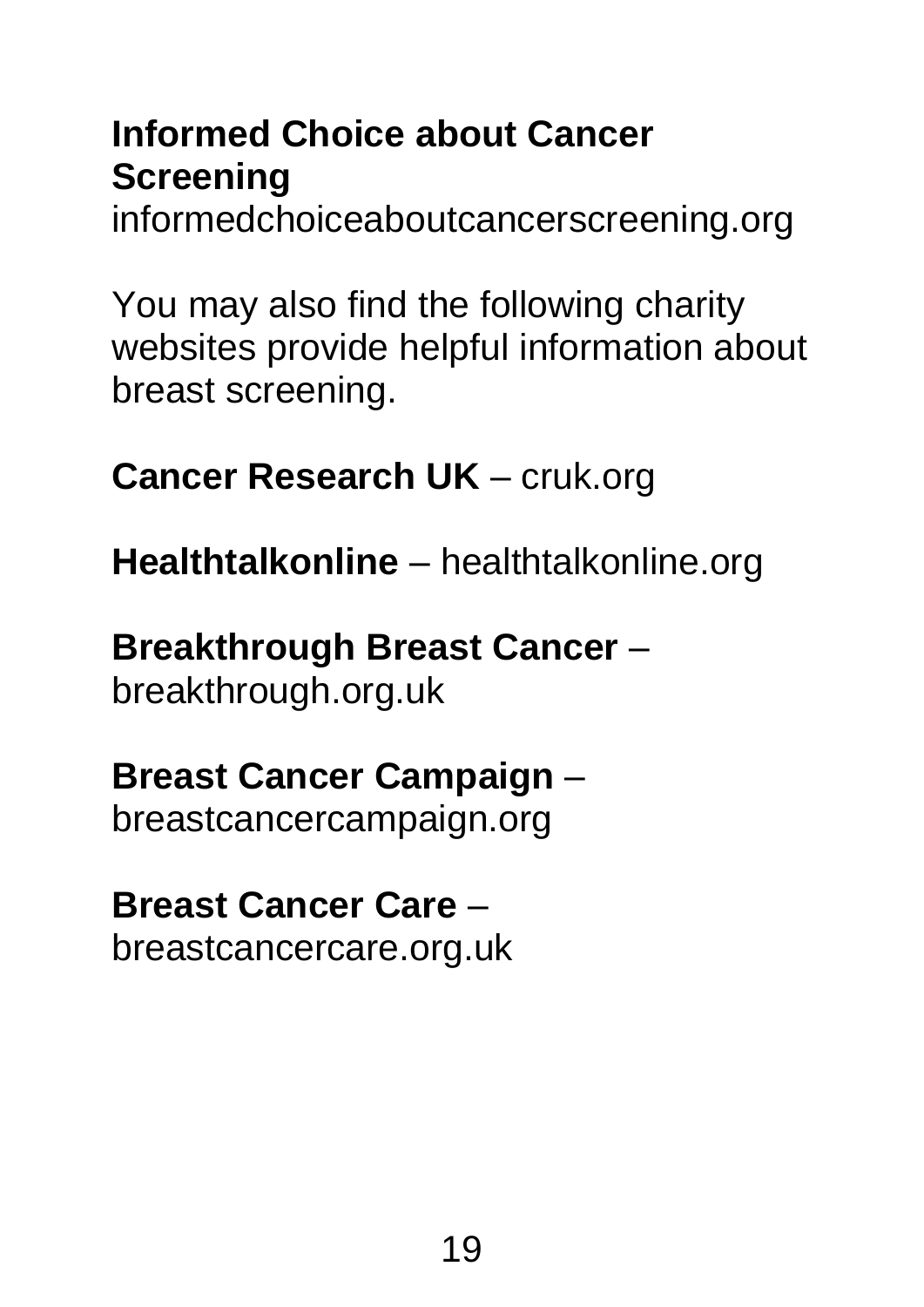This leaflet was developed by Informed Choice about Cancer Screening – an independent team of information experts at King's Health Partners, with advice and writing support from Cancer Research UK.

Through a public consultation, over 1000 members of the public contributed to developing the approach to information about the NHS Cancer Screening Programmes.

The following organisations supported the consultation. Beating Bowel Cancer, BME Cancer Communities, Bowel Cancer UK, Breakthrough Breast Cancer, Breast Cancer Campaign, Breast Cancer Care, Cancer Research UK, Independent Cancer Patients' Voice, Jo's Cervical Cancer Trust and the Patient Information Forum.